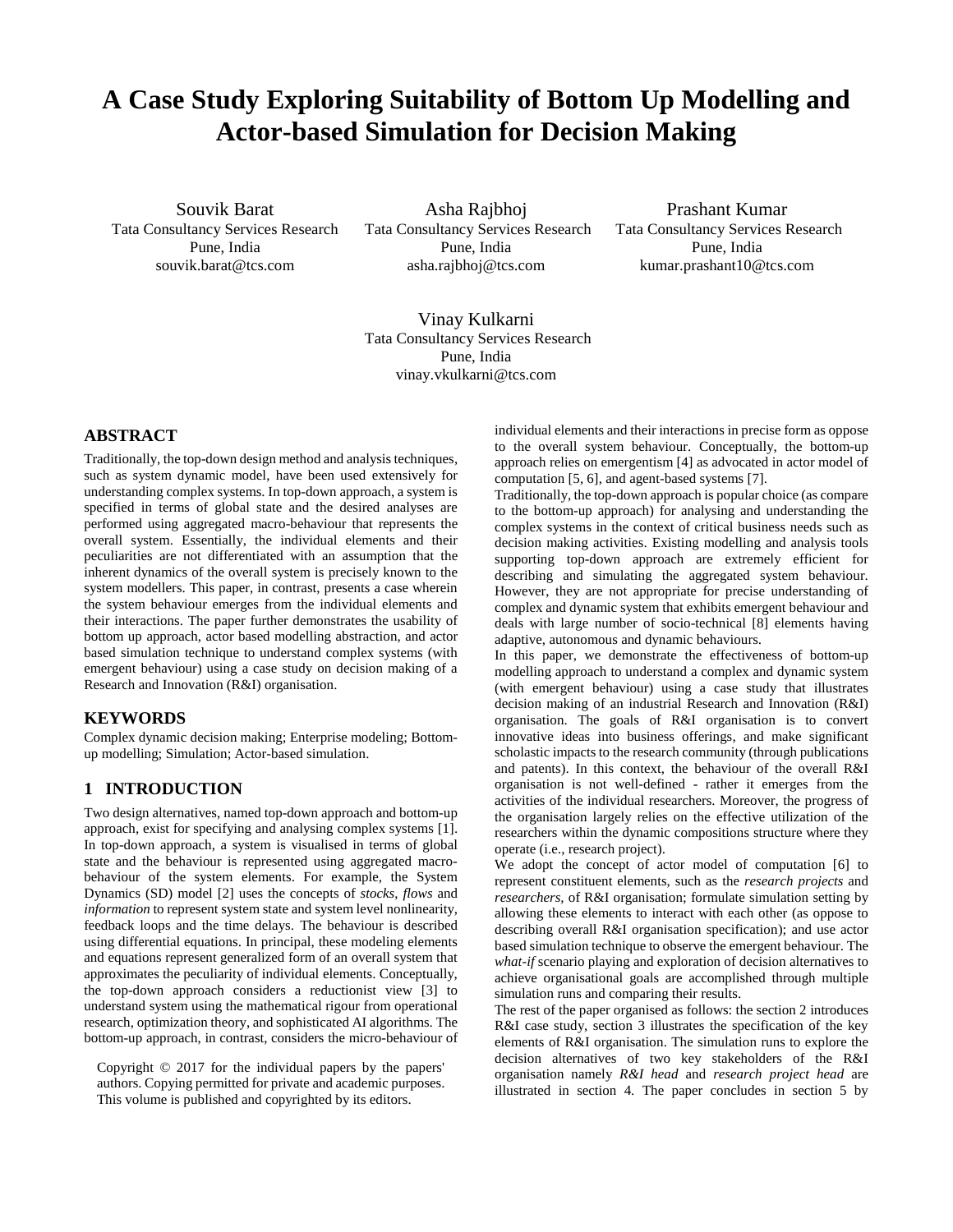

Figure 1: The structure of R&I organisation

highlighting our learnings from R&I case study and future explorations.

## **2 CASE STUDY DETAILS**

We consider an industrial Research and Innovation (R&I) organisation of an IT firm that invites new ideas from its researchers and makes appropriate attempts to convert promising ideas into innovative business offerings. The R&I organisation adopts an organisation structure and relies on a research development process to realise its goals to transform ideas into business offerings and make significant scholastic impacts. The organisation structure and behaviour are described below:

**Structure**: The structural of R&I organisation is depicted in Fig. 1 using a class diagram. As shown in the figure, the R&I organisation contains multiple *research projects* and *researchers*. A research project is a unit that is formed with appropriate researchers to transform a research idea into business offering. A research project is associated with *Research Project Type* wherein a research project type represents specific characteristics of the research project. For example a research project that focuses an immediate industrial problem expects quick turn-around time (for converting an idea into business offering) whereas an idea that has potential to change the state-of-the-art and/or state-of-the-practice takes longer duration to reach expected maturity level. Similarly an idea that is not well-explored in research community expects rigorous research work, comprehensive validation strategy, and convincing evidences to establish the success. In this paper, we consider three research project types namely PT1, PT2 and PT3 for illustration purpose. PT1 type research project focuses on standard research requirements (with moderate research activity, moderate solutioning activity, takes moderate time to complete and has medium risk), PT2 type of research project focuses on wellexplored research topic (i.e., less research work, more solutioning, relatively short-term and comparatively less risk), and PT3 type of research project deals with long term research on unexplored topic (i.e., more research work, more solutioning, long term and high risk).

A research project comprises multiple *researchers.* A researcher contributes research work to the research project based on their research experiences, skills and educational background. In this case study, the researchers are classified into 4 grades called *Chief Scientist*, *Senior Scientist*, *Scientist* and *Junior Researcher* (labelled as *Developer*). A range of work capability (i.e., quantum of work that a researcher is capable of contributing to a research project) and range of value weightage of the research work



Figure 2: The behaviour of a Research project

(effectiveness factor of the contributed work) are associated with these research grades.

In this setting, two key stakeholders control the organisation and its units. The R&I organisation is owned by a unit owner, termed as *R&I Head*, and a research project is headed by designated researcher (known as *Research Project Head*). All research project heads reports to R&I head.

**Behaviour**: The process for transforming research idea into business offering starts with a new idea from individual researcher or a group of researchers. The initiator submits new idea as a research proposal to the research council (designated researchers) for evaluation. A research project is formed once the idea is accepted by the research council. Research project largely follows process steps as described using a state machine in Fig. 2. A research project progresses through 7 states namely *research problem formulation/definition* (RP Def), *literature review* (LR), *defining line of attack* (LoA), *defining solution* (Solutioning), internal technical validation through *toy-yet-believable proof-ofconcept* (TYB PoC), solution validation through *near real-life proof-of-concept* (N\_R\_L PoC), and external validation through *customer proof-of-concept* (Customer PoC). An idea is transformed into business offering once the Customer PoC is completed successfully. The state of a research project advances based on the research work contributed by researchers, and research is acknowledge in research community through publications and patents. For example, a research project moves from LR state to LoA state when adequate research work is performed to address all research questions of a research project (through literature reviews), and the literature review outcomes are validated though appropriate publications. A research project may move from an internal state to *shelved for future work* (Shelved FFW) or *shelved for suitable opportunity in future* (Shelved PoC) state if the project is not progressed for a specific duration. For example, the research project in LR state may move to Shelved FFW state if the progress is not substantial for 4 weeks in a row. Essentially, each research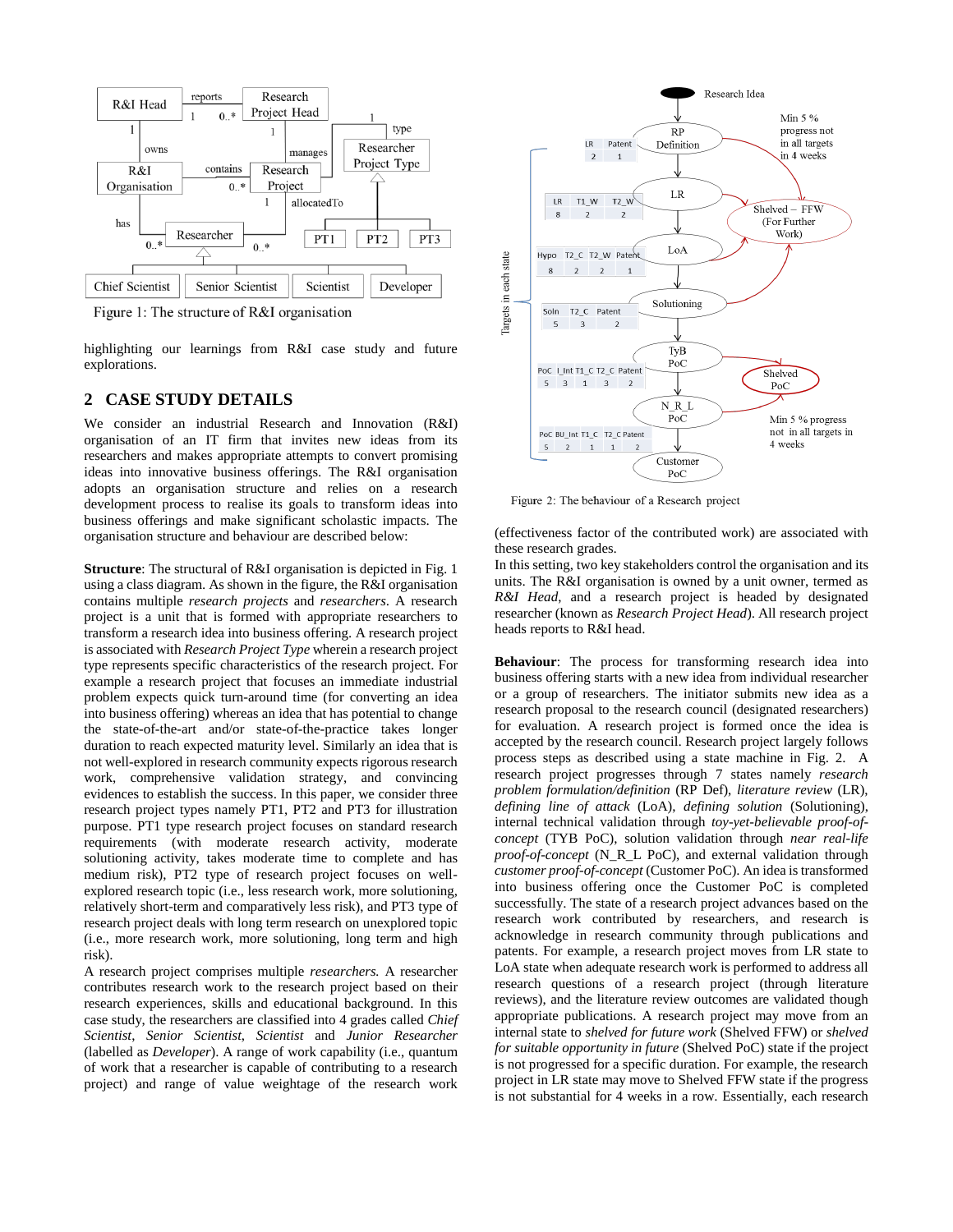

Figure 3: Specification of R&I organisation using Actor abstraction

project defines the entry-criteria and exist-criteria for all states in terms of two factors – the progress on the core activities associated with a state (e.g., literature review activity for LR state) and validation of the research work through publications. This case study uses three publication categories namely journal, conference and workshops and two sub-categories (for each category) termed as tier 1 and tier 2 for defining such criteria. In addition to these succession criteria, the R&I unit defines the rules for moving a research project into shelved states as shown in Fig. 2.

The progress of a research project largely relies on the research work contributed by individual researchers. A researcher contributes work for core activities (such as literature review, arriving at solution, and validating though PoC) and validation effort (publication and patent related work) based on the instructions provided by the research project head. The effective work contribution of an individual researcher for a research project is primarily a function over effort spent on specific activity and the value weightage associated with the grade (and the quality) of a researcher. Further there is a non-linearity associated with the contribution from individual researcher towards the project progress. An individual contribution can be accounted to research project contribution if the contribution is above some threshold value. For example, a researcher with a value weightage 0.5 spend 30 minutes in a day for literature review related work (which is equivalent of 15 minutes effective work) cannot be a contribution from an individual to a research project. One can say that the minimum one hour of effective work from an individual in a day should be considered as effective work to a research project.

The external factors, such as paper acceptance, also influence the research project progression. For example, state transition of a research project is a function over number of papers accepted for a specific category. The acceptance of a paper in a journal/conference/workshop largely depends on internal factors (such as the quantum of core work done, effort spent for preparing a paper, the rank of the researchers who contributed to the paper and the experience of the involved researchers), and external factors such as the rank of the conference and inherent randomness associated with the review process, etc.

In this paper, we models individual elements of R&I organisation, i.e., different kinds of researchers, research projects and journal/conference/workshop authority, and their interactions to define R&I organisation. The specification of R&I organisation is illustrated in section 3.

# **3 SPECIFICATION**

We model R&I organisation using an actor based language, named as ESL [9], that we have developed by extending the concept of actor model of computation [6] (as described in [10]) for our overarching research initiative<sup>1</sup>. ESL is capable of representing an organisation using a set of modular, autonomous and reactive actors wherein an actor may define probabilistic behaviour and interacts with other actors to support emergentism. In particular, an actor encapsulates the values that represent actor characteristics, state information, historical data, and the internal elements; actor exhibits autonomous, stochastic and temporal behaviour, and supports an interaction protocols to interact with others.

The R&I organisation specification contains two types of internal actors namely *research project* actor and *researcher* actor. It also contains an actor to represent conference/workshop/journal authority as shown in Fig. 3.

A research project actor contains:

- Characteristic variables: to capture the parameters associated with state transition rules, such as the quantum of core work expected for each state (as shown in Fig. 2) and expected publication counts for all publication categories in a state (as shown in Fig. 2); and the other factors such as the minimum quantum of effective work expected from an individual researchers to consider the work as an effective contribution to a research project.
- State variables: to represent research project state (i.e., one of the 7 states presented in Fig. 2), work progress (i.e., how much work is completed for core activity, publication and patent related work) in a state, and output produced in a state (i.e., number of papers accepted for different publication categories).
- c. History: traces of the research project, and
- d. Internal elements: the number of researchers (having their own grade and behaviour) allocated to a research project.

The behaviour of a research project actor specifies the state transition rules using the events that occur within research project actor (e.g., an event indicating an actor has completed targeted core work for a state or achieved specific publication targets) and/or the outside of research project actor (e.g., a paper is accepted in a journal/conference/workshop). The behaviour of a research project largely follows the behaviour described by the state-machine depicted in Fig. 2 and realizes the interaction protocol depicted in Fig. 3. The type specific variations of the research project to represent project types PT1, PT2 and PT3 are realised by parameterising the characteristic variables.

A research actor encapsulates the characteristics variables that capture the grade, experiences, areas of interest, efficiency factors (*value weightage*), and the work capabilities (a list tuples describing the research activities and corresponding work limit) of a researcher. It also captures the work distribution instruction, i.e., the list of research work that a researcher should do in week (a researcher gets this instruction at the time of allocation to a research project as *Expected Work* event). The state variable of a researcher actor captures work done in week and publication counts for various publication categories; the history captures the experiences that include the kinds of work done in the past, their quantum, and achievements such as publication and patent histories. The behavioural specification captures inherent dynamism and uncertainty. The dynamism in work contribution from a researcher

l

<sup>1</sup>http://www.tcs.com/research/Pages/Model-Driven-Organization.aspx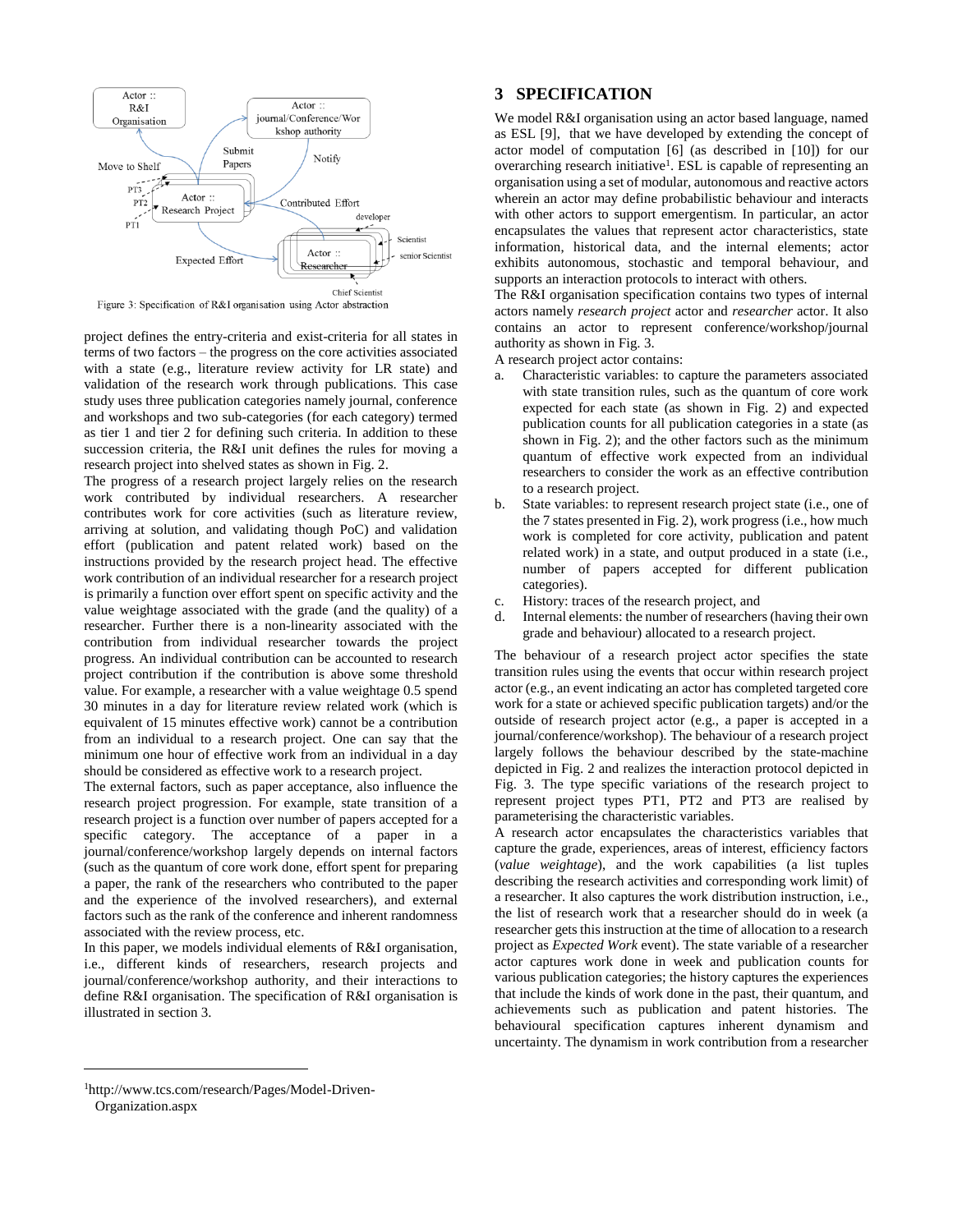

Figure 4: Simulation results describing progress of  $R&I$  organisation

to a research project is implemented by factoring evolving value weightage of the researchers (value weightage changes as the researcher gain experiences) and considering an uncertainty in working hours for an activity (typically it is point value from range). The nonlinearity in effective contribution to a research project is implemented by considering effective work (computed from the quantum of work spent in a week and value weightage of a researcher, where former value is uncertain and later one is dynamic) to a research project if the effective work is significant (i.e., effective work is more than a threshold value). The difference in characteristics of Chief Scientist, Senior Scientist, Scientist and Developer are realised by parameterising the characteristic variables of researcher actor.

The external entity of this case study, i.e., journal editors, conference organisers and workshop organisers are visualised as actor with probabilistic behaviour. The research project actor that sends a paper to this actor gets an acceptance or rejection notification after a time delay. The acceptance rate and time delay are pre-defined in this implementation but one may realise a complex conference system by implementing the dynamics associated with the paper acceptance behaviour.

## **4 SIMULATION**

A simulation of R&I organisation specification is essentially execution of multiple research projects that start with *RP Def* state with specific number of Chief Scientists, Senior Scientists, Scientists and Developers. The simulation progresses with time event that represents a 'week' time. Researchers contribute efforts on various activities (as decided by the research project heads and the research capability of research actor) using *contributed work* event (as shown in Fig. 3) every week tick. Research project consumes *contributed work* event and computes effective contribution. Contributed effort gets wasted if effective work is below expected quantity. The research project triggers *submit* *paper* event to the journal/conference/workshop authority (the events are shown in Fig. 3) when expected core work and the minimum paper submission criteria are satisfied for a type of publication. The authority *notifies* the acceptance/rejection after specified time delay. An accepted paper event updates research project state and researcher state (and history) appropriately. An internal state change event of a research project is triggered once state exit criteria is satisfied. The exit criteria of PT1 research project are shown on every transition edge in Fig 2. For example, the transition from LR state to LoA state transition is possible only when 8 PW (Person Week) efforts is spent on LR activity and 2

Tier1workshop papers and 2 Tier2 workshop papers are accepted.

#### **4.1 Decision making using simulation**

We illustrate relevant what-if scenarios for two stakeholders of R&I organisation namely the *Research Project Head* and *R&I Head*. The goals of the research project heads are to reach business offering state within desired time and make significant scholastic contributions in terms of papers and patents. The research project heads explore the decision alternatives associated with researchers profiles (the capability of the researchers), team distribution (research profile), the work distribution in terms of core work and publication related work, etc. In contrast, the R&I Head, who manages multiple research projects (with different research project type), explores suitable strategy to maintain a steady flow of innovative business offerings and improve research portfolio with high impact publications and patents. In the interest of space, we discuss limited what-if scenarios in this paper.

#### *4.1.1 Research Project Head*

In this sub-section, we first demonstrate a case (scenario 1) of an R&I organisation with five PT1 research projects each having one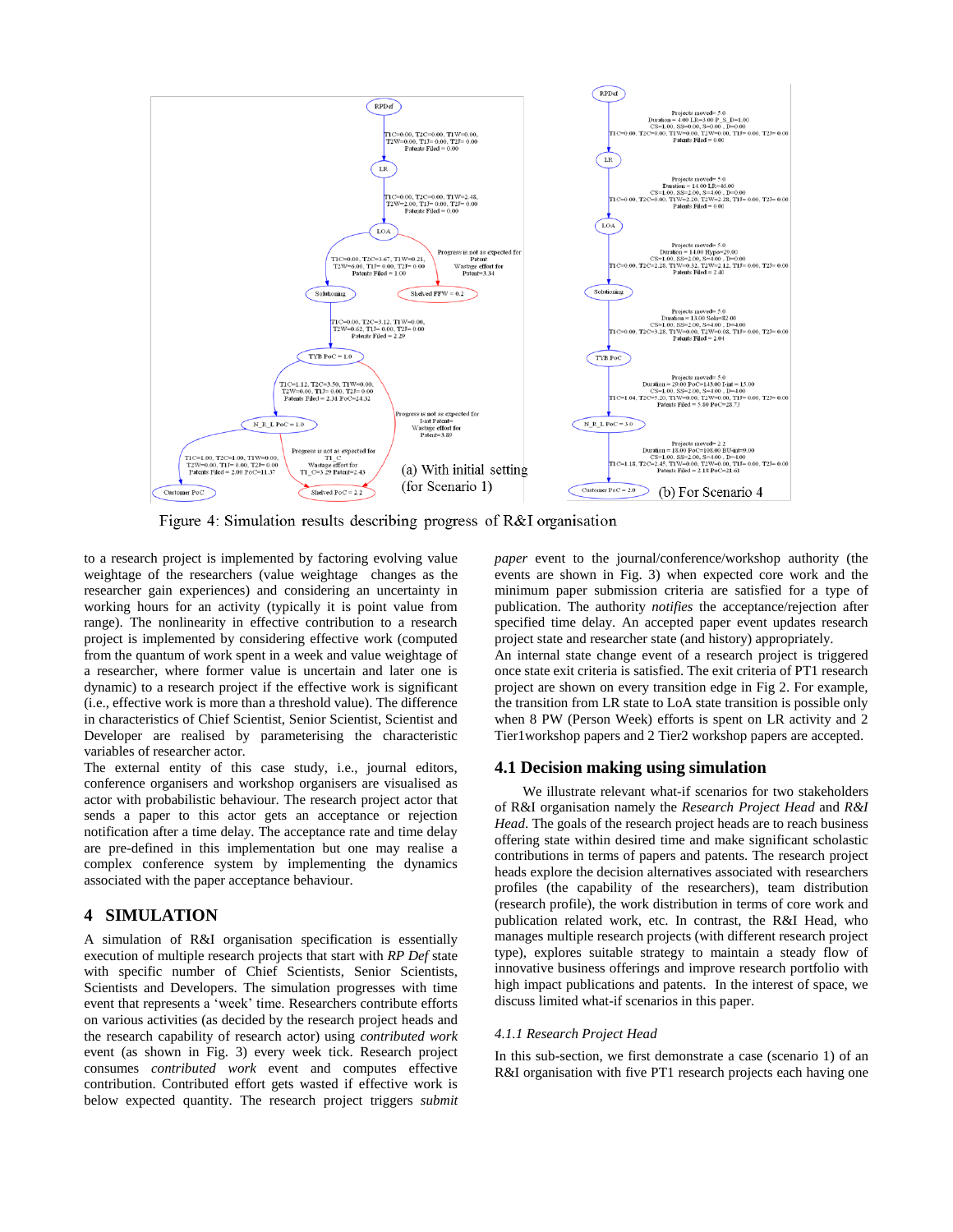

Figure 5: Simulation results describing progress of the R&I organisation

Chief Scientist, two Senior Scientists, four Scientists and four Developers , and then we explore improvement alternatives.

Initially, we observe the progress of R&I organisation with a setting defined for scenario 1 by simulating R&I organisation specification for two years (considering 'week' as primitive simulation tick). The overall observation is depicted in Fig. 4.a (the graph is generated by averaging 20 simulation runs to show statistically significant result) and key data points are recorded in Table 1 (for readability purpose). As shown in the figure and table, one research project (out of 5) has reached to the final state (i.e., Customer PoC is completed) whereas one research project has reached to N\_R\_L PoC state and one has reached to TYB PoC state respectively. Two research projects have ended up in Shelved PoC state. The key reason for slow progression is for not achieving the publication target as shown in the diagram (in Fig. 4.a). In particular, the research project has gone to Shelve PoC state for not contributing sufficient progress on Tier 1 conference paper for more than 4 weeks. It is also observed that the effort spent on patent related activity is exceeded to an extent for some research projects.

Next we demonstrate a scenario (scenario 2) that explores the impact on allocating more researchers to the earlier simulation settings. In this scenario, 1 Chief Scientist, 4 Senior Scientists, 8 Scientists (instead of 4 in earlier setting) and 8 Developers (instead of 4 in earlier setting) are allocated to PT1 research project and the progress is observed for five PT1 research projects. The progression, recorded in Table 1, is not satisfactory. The issue with tier 1 conference paper is continued in this scenario and significant wastage on tier 1 conference related work is additionally observed. The simulation result provides a hint that the resources allocated to the research project are not capable for tier 1 conference publication i.e., researchers are putting their effort in tier 1 conference paper but the effective contribution from individual researchers are not adequate to reach individual threshold value.

We further demonstrate two scenarios – scenario 3 and scenario 4. In scenario 3, 1 Chief Scientist, 2 Senior Scientists, 4 Scientists and 4 Developers are allocated as scenario 1. However, this scenario

**Table 1: Simulation results for research project head**

|            | Comp<br>leted | In Progress                   | Reached<br>10 <sub>1</sub><br><b>Shelved States</b> |
|------------|---------------|-------------------------------|-----------------------------------------------------|
| Scenario 1 |               | TYB PoC= $1$ , N R L PoC= $1$ | Shelved PoC $=2$                                    |
| Scenario 2 |               | $N$ R $L$ PoC= 1              | Shelved $FFW = 1$<br>Shelved PoC $=2$               |
| Scenario 3 | $\mathcal{D}$ | TYB PoC= $1 N R L P_0C = 2$   | $\Omega$                                            |
| Scenario 4 | っ             | $N$ R $L$ PoC= 3              | $\Omega$                                            |

considers different work distribution to reduce excessive work on patent and focus more on Tier 1 conference paper (mainly by Chief Scientist and Senior Scientist). In this scenario, 2 research projects have reached to customer PoC, 2 research projects have reached to N\_R\_L PoC and 1 research project has reached to TyB PoC. For further improvement, the allocation of researchers with better experience is considered (scenario 4). With this setting, 2 research projects have reached to Customer PoC, 3 research projects have reached to N\_R\_L PoC. This scenario playing capability shows how formation of simulation setting and simulation results lead to a decision making. In next section, we illustrate the scenario playing capability of R&I head.

#### *4.1.2 R&I Head*

As discussed earlier, R&I head tries to improve the flow of business offerings (i.e., the ideas that reaches to Customer PoC state) and maximize the publication portfolio in terms of publications and patents. We configure an R&I organisation with five PT1 type research projects, five PT2 type research projects and five PT3 type research projects. The simulation results describing research project progresses and publication counts of these three types of research projects are shown in Fig. 5. As shown in the figure, the PT2 type research projects are producing more business offerings than PT3 type research projects and PT3 type research projects are producing more business offering than PT1 type research projects. In contrast, PT3 types research project are producing more publications than PT1 types research projects and PT1 type research projects are performing better than PT2 for publication. Thus PT2 type research project is better for churning out business offerings but not so effective for scholastic impacts whereas PT3 type research projects are better for scholastic impacts but not affective for producing business offerings.

R&I head can explore the suitable combination of PT1, PT2 and PT3 in R&I organisation to optimise the business impact and

Table 2: Simulation results representing business impacts

| Scenario |                     | efinition  | Jef<br>RP | ≃ | $\mathcal{A}_{\rm O}$ | Solutioning | TyB PoC | <b>Justomer</b><br>PoC |
|----------|---------------------|------------|-----------|---|-----------------------|-------------|---------|------------------------|
|          | $PT1=5,$<br>$PT3=5$ | $PT2=5,$   |           |   |                       |             |         | 11                     |
|          | $PT1=2,$<br>$PT3=5$ | $PT2=8, 0$ |           |   |                       |             |         | 12                     |
|          | PT1=4,<br>PT3=9     | $PT2=2, 0$ |           |   |                       |             |         | 11                     |